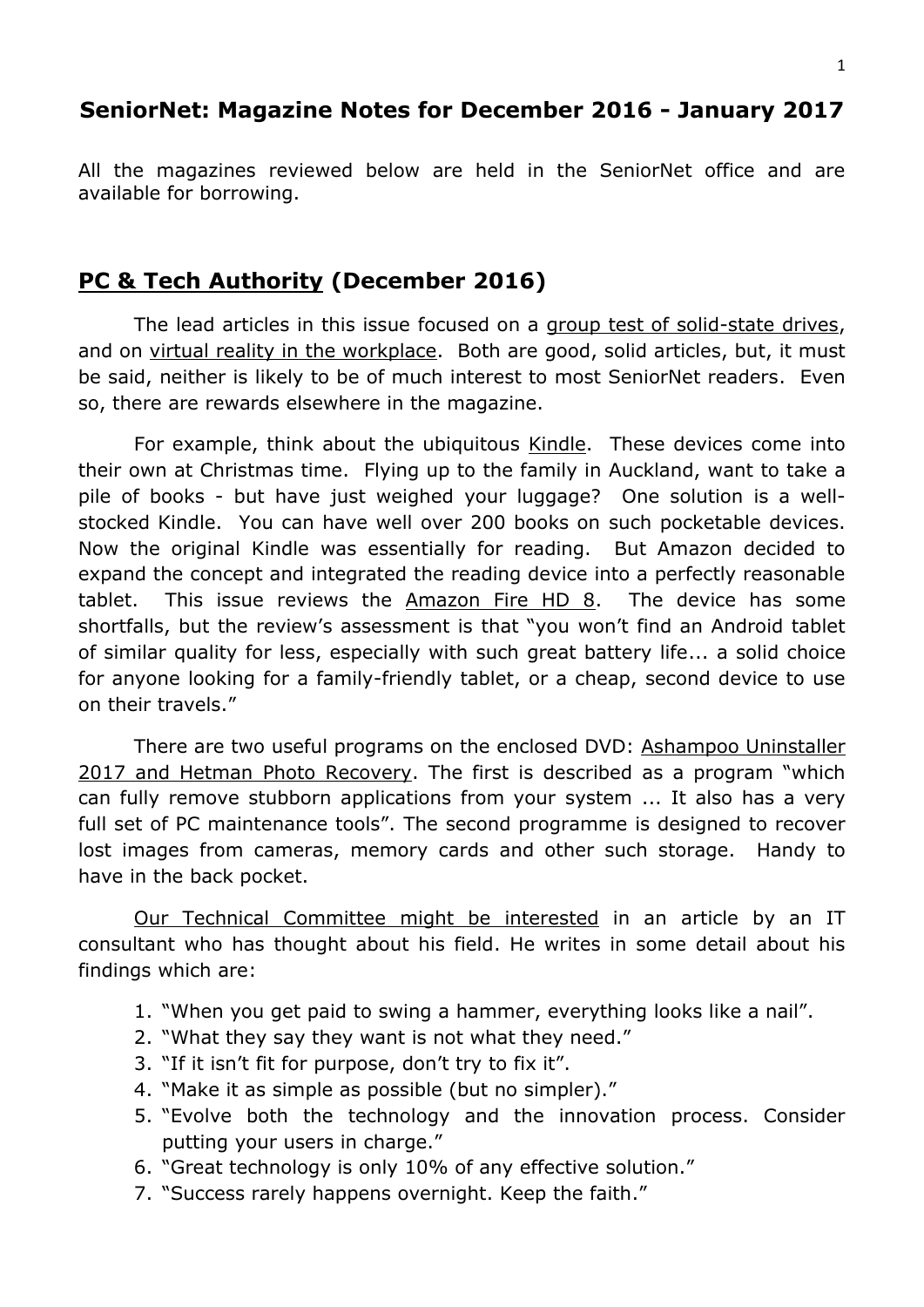## **PC & Tech Authority (January 2017)**

Editors are on a perennial mission to grab your attention. This one hopes to succeed by telling you the "Top 25 most influential websites shaping your online world". Now this raises an interesting question: how does he know which websites we, as disparate individuals, find most influential in shaping our particular online worlds? Unsurprisingly, I know which websites I personally find most influential and, if asked, I'd probably start with Google, the BBC, and the New Zealand Herald site. But when you search the magazine to discover the methodology behind its ratings, you realise that there's no great science – or intrusive observation – behind this article. The list of websites provided is simply those that this magazine thinks are the most important and influential. Very well, that point having been made clear - what emerges? Well, there's agreement on Google's: it's number one. The BBC News also features - as number six. But I must admit I hadn't heard of WordPress (number nine); IMDB (number 16); Survey Monkey (number 18); and I'd certainly not come across The Register (number 20). You could say this article was a bit of a filler, but it did at least spark some internal debate.

What could spark much more internal debate would be the question of whether or not to employ a (modern) butler. Amazon sincerely hopes you will. Its idea of a modern butler is not the sort of person who runs Downton Abbey, but a highly accomplished voice assistant called "Alexa". She lives in a 83.5 x 83.5 x 235mm tube called an Amazon Echo. This issue reviews the device and says "if you like the idea of having a virtual butler at your beck and call to manage your shopping list, read your kids audiobooks, play music, and generally have something to show off ... then ... this is a piece of smart home technology that's worth its asking price". Fine, but what is the price? It's \$A 179 - but Orwell would not be happy. "Alexa" is not Big Brother but Big Sister. Once again, privacy has gone to the winds.

Reviews abound in this issue. There is a "Wireless mice shootout"; premium gaming headphones are not forgotten; and Kaspersky Internet Security 2017 and Bitdefender Internet Security 2017 are both considered.

There is an unusual article which could appeal to some of our grandchildren. Called "How to make money on You Tube", it's detailed and sensible, but warns against expecting easy pickings.

It's been a New Zealand thing to want a piece of land. Indeed, in times gone by many of us wondered, however briefly, whether farming would be the thing to do. Now, however, from the comfort of your study desk, and without sniffing the grass or having to train your dogs, you can find out. The programme, Farming Simulator 17, takes you down a (virtual) rural road and lets you lose. This enterprising programme is reviewed in this issue, and the key judgement is that "while not necessarily fun in the traditional sense, Farming Simulator 17 is very satisfying to play." Clearly great preparatory material for the next farm stay.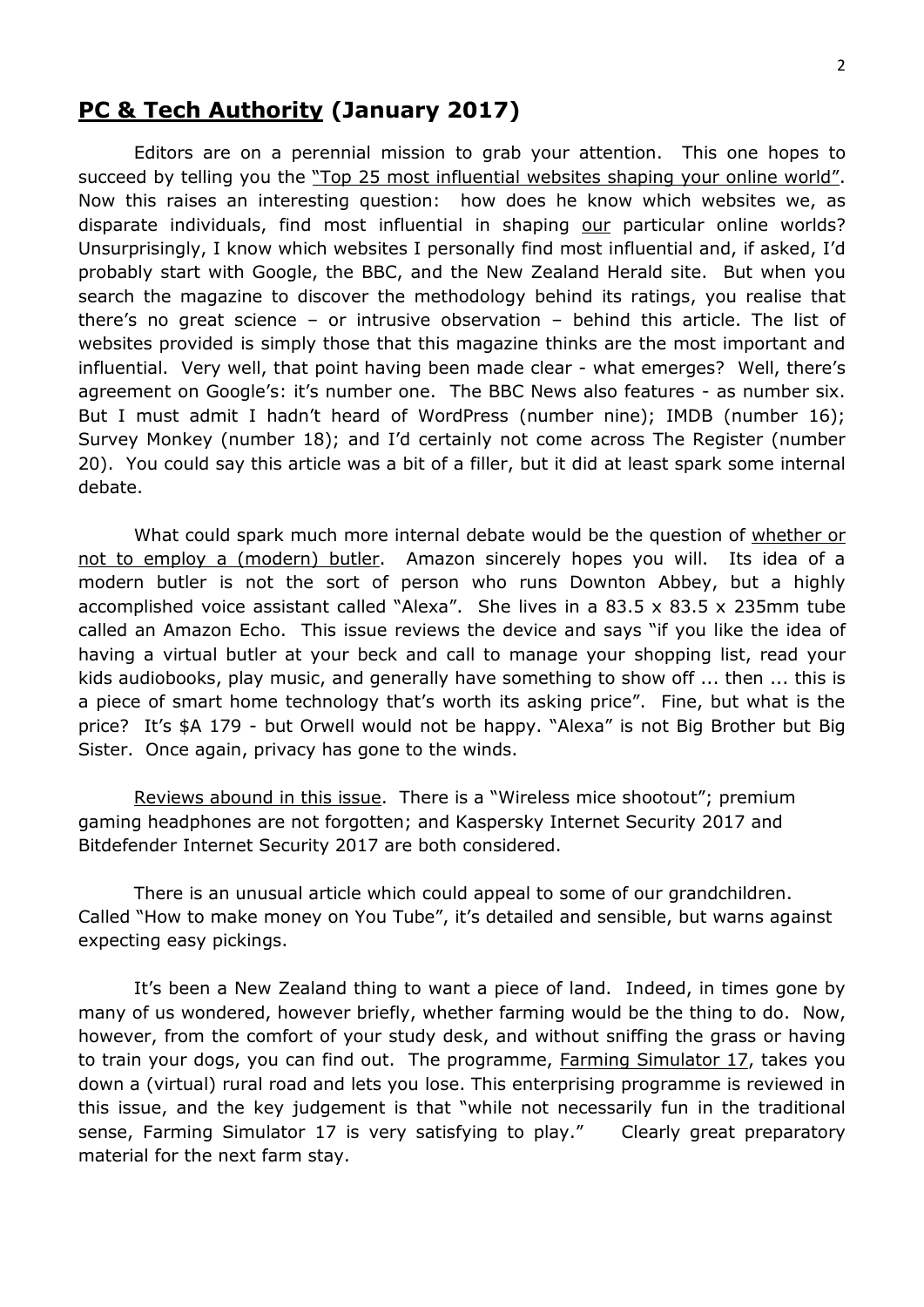## **TECHLife Australia (Christmas 2016)**

This is a big, fat issue and advertisers will be very happy with it. Not unexpectedly, the focus is on the Christmas sales, and the lead article is on "Gear of the Year: Revealed – Our Picks for 2016's Top Tech across 60 Categories!" As always, this magazine has incisive, informative reviews and, if you're interested in buying something significant in this field, this is a very good place to start. What happens though, if the device you want isn't available in High Street, Lower Hutt - but you've found it on Amazon? Well the editor of *TECHLife Australia* has an article precisely focused to meet your need. It is "Buying Tech from Amazon (safely): your ultimate guide to buying overseas Tech goodies and using them down under". If you thought that, to this editor, "down under" is a happy synonym used exclusively for Australia, (and the article is very much Australia-oriented) – then you'd be right. Even so, provided that New Zealand SeniorNet readers keep this in mind, they'll find much of relevance to their interests here.

Members interested in upgrading their Routers will find useful the article "Wallet-friendly ADSL and Broadband Routers".

Many SeniorNet members are interested in travel; and having good tech equipment – and well-developed apps - can considerably smooth the experience. TECHLife Australia knows this, and pages 65-87 provide excellent, practical advice on the following topics:

> "Get the cheapest flights and accommodation" "Create the perfect itinerary" "Keep a travel journal" "Stay connected everywhere" "Beat jet lag like a pilot" "Navigate like a local" "On the trail of tantalising tastes" "Learn the lingo" "Discover must-visitor attractions", and "Must-have Travel Tech".

In "Learn the lingo" I discovered that the wonderful US Peace Corps and US Foreign Service Institute language training manuals are available, free, online. There are the usual suspects (French, Spanish, Mandarin and so on), but if you want to get off the plane at Nadi being able to say more than "Bula", then, believe it or not, Fijian is here also. Certainly, if you have grandchildren learning languages, then suggest they look at livelingua.com. Their parents (not to mention their examiners) could thank you for it.